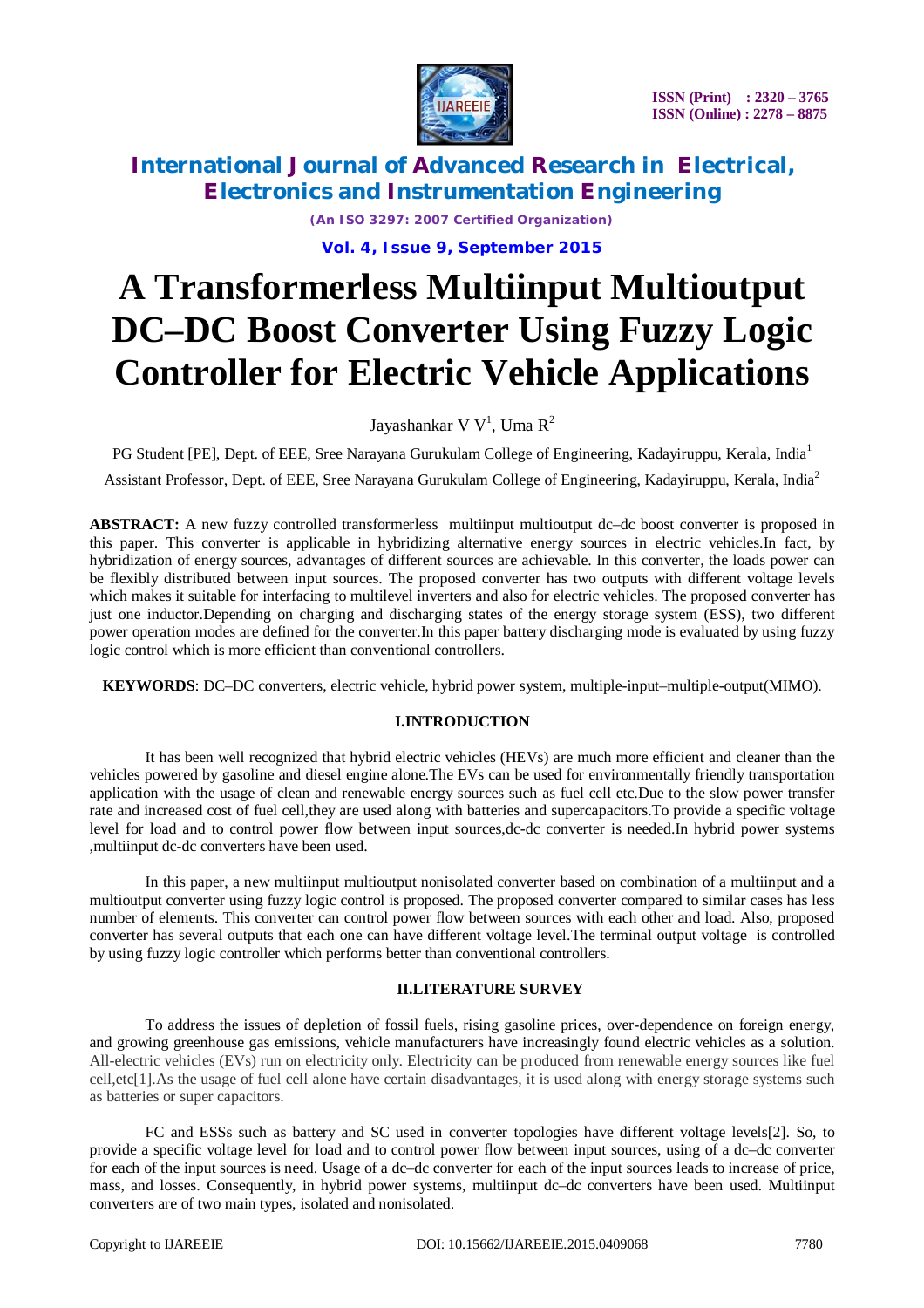

*(An ISO 3297: 2007 Certified Organization)*

### **Vol. 4, Issue 9, September 2015**

In isolated multiinput converters high frequency transformer is used for isolation and impedance matching between two sides of the converter[3].These converters need inverters in the input sides and rectifier in the output side.So several switches are applied which increases the cost and losses[4].Hence non isolated multiinput dc-dc converters are widely used.Several nonisolated multiinput converter topologies were introduced[5].Most of these converters are having single output.In applications such as electric vehicles that several input energy sources like fuel cell and battery are employed, using of multiinput multioutput converters is favourable.Then several multioutput topologies which has just one inductor were proposed. Using of large number of switches is drawback of these converters which caused low efficiency[6]. Impossibility of energy transferring between input sources is another disadvantage of these converters.

In this paper, a new fuzzy controlled multiinput multioutput nonisolated converter based on combination of a multiinput and a multioutput converter is proposed. The proposed converter compared to similar cases has less number of elements. This converter can control power flow between sources with each other and load.Also, proposed converter has two outputs that each one can have different voltage level.The converter control is done by using fuzzy logic which is having better performance characteristics than conventional controllers.

#### **III.CONVERTER STRUCTURE AND OPERATION MODES**

In Fig. 1, the proposed converter with two-input two-output is shown. Four power switches  $Q_1$ ,  $Q_2$ ,  $Q_3$ , and  $Q_4$  in the converter structure are the main controllable elements that control the power flow and output voltages of the converter. In the proposed converter, source  $V_1$  (fuel cell) can deliver power to source  $V_2$  (battery) but not vice versa. Depending on the utilization state of the battery, two power operation modes are defined for proposed converter,charging mode and discharging mode. In each mode, just three of the four switches are active, while one switch is inactive. In this paper,battery discharging mode is evaluated using fuzzy logic control.



Fig. 1 Proposed converter

#### **3.1 Battery Discharging Mode.**

Here, two input power sources  $V_1$  and  $V_2$  are responsible for supplying the loads. In this mode,  $Q_2$  is OFF entirely and  $Q_1$ ,  $Q_3$ , and  $Q_4$  are active.  $Q_1$  is active to regulate battery current by controlling inductor current and  $Q_3$ regulates total output voltage.Switching signals of switches and also voltage and current waveforms of inductor are shown in Fig. 2.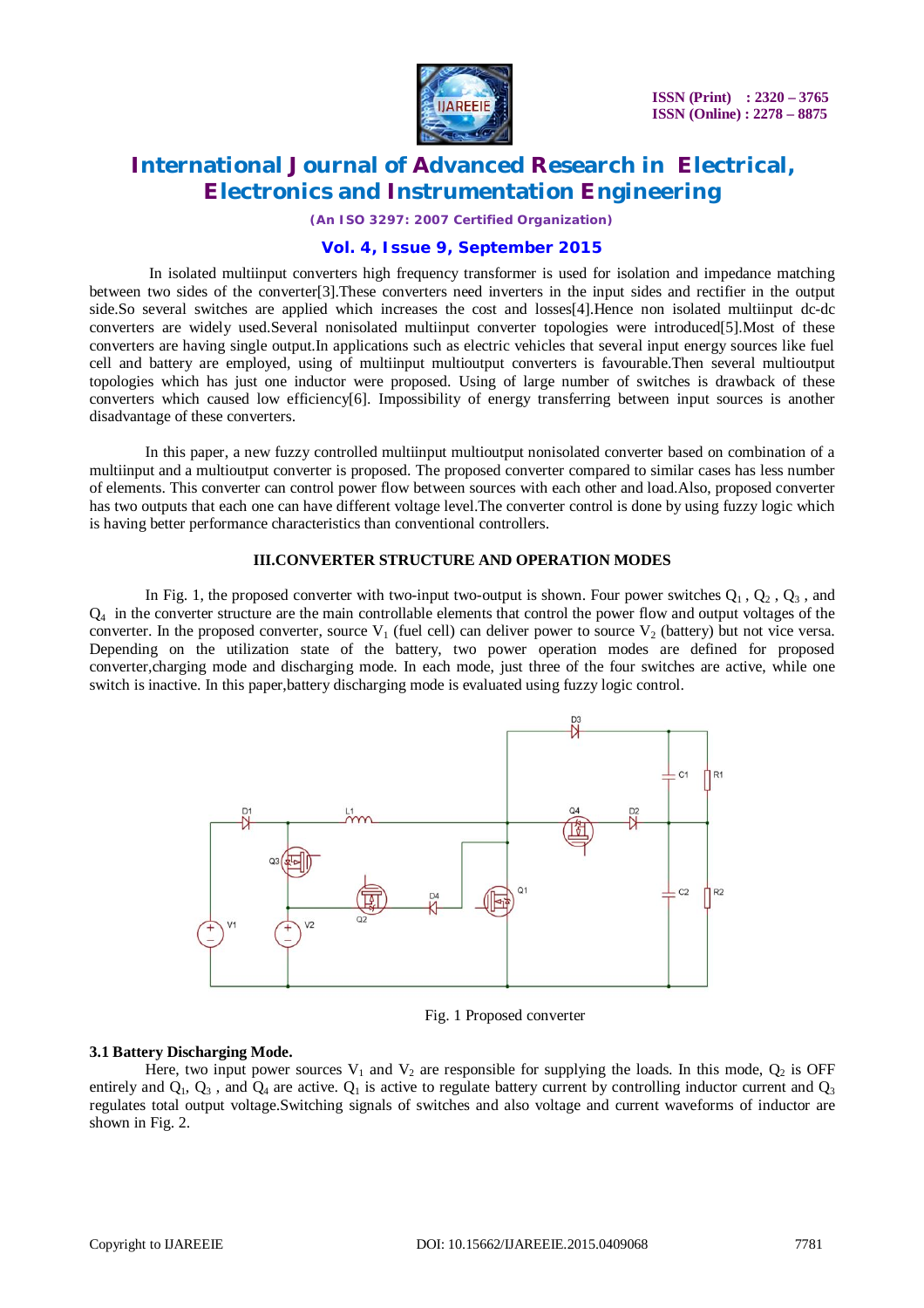

*(An ISO 3297: 2007 Certified Organization)*





According to switches states, there are four different operation modes in one switching period as follows: **1) Mode 1 (0 < t < T1):**

In this state, switches  $Q_1$  and  $Q_3$  are turned ON. Diodes  $D_2$ ,  $D_3$  and  $D_1$  are reversely biased. Switch  $Q_4$  is turned OFF. In this state,  $V_2$  charges inductor  $L_1$ , so inductor current increases. Also, in this mode, capacitors  $C_1$  and  $C_2$  are discharged and deliver their stored energy to load resistances  $R_1$  and  $R_2$  , respectively.



Fig. 3 Mode1 Operation

#### **2) Mode 2 (T1 < t < T2):**

Here, switch  $Q_1$  is still ON and  $Q_3$  is turned OFF. Because  $Q_1$  is ON, diodes  $D_2$  and  $D_3$  is reversely biased, so switch  $Q_4$ is still OFF. In this state,  $V_1$  charges inductor  $L_1$ , so inductor current increases. In addition, capacitors  $C_1$  and  $C_2$  are discharged and deliver their stored energy to load resistances  $R_1$  and  $R_2$ , respectively.



Fig. 4 Mode 2 Operation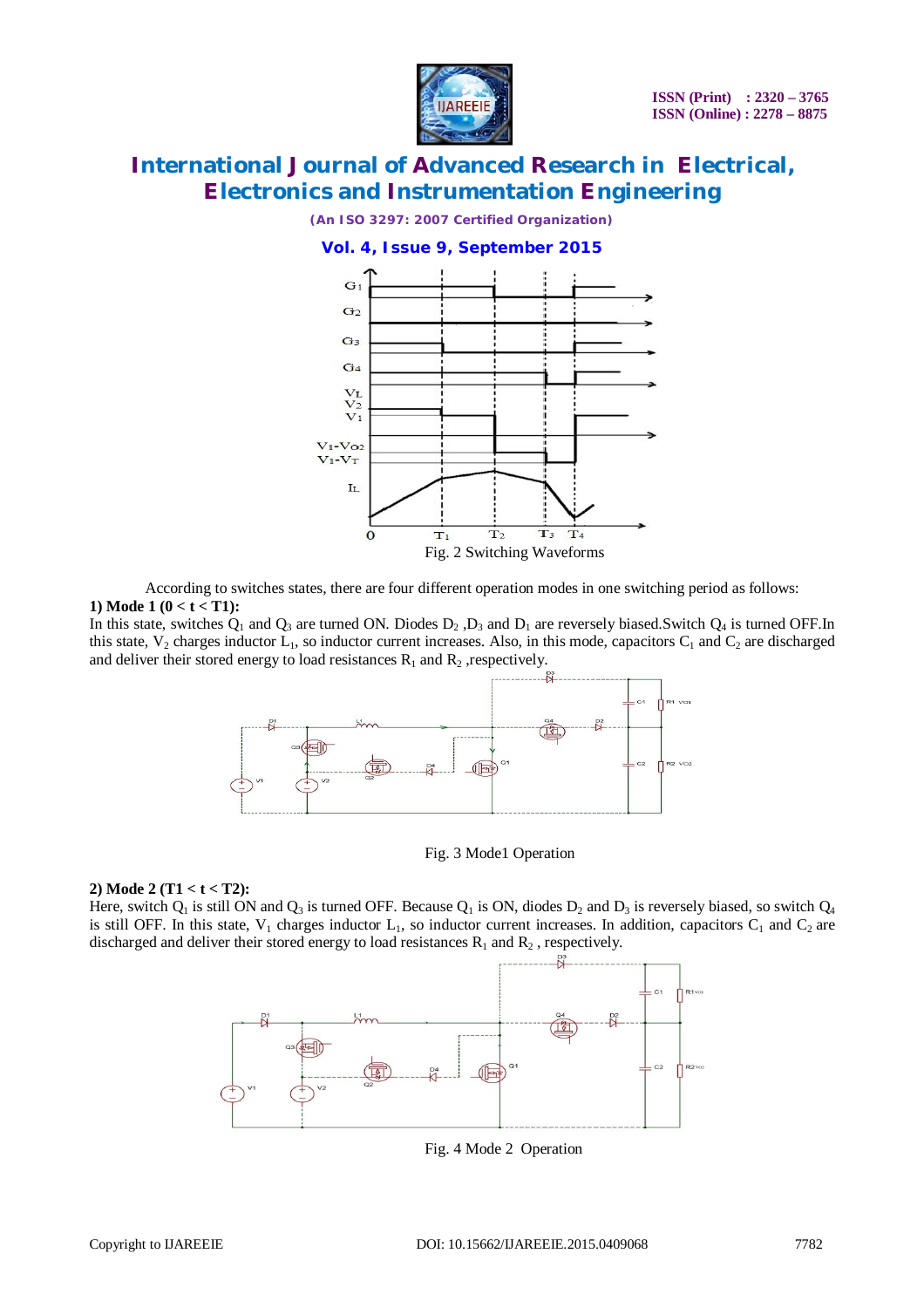

*(An ISO 3297: 2007 Certified Organization)*

### **Vol. 4, Issue 9, September 2015**

#### **3) Mode 3 (T2< t<T3):**

Here, switch  $Q_1$  is turned OFF and switch  $Q_3$  is still OFF. Also, switch  $Q_4$  is turned ON. Diode  $D_3$  is reversely biased. In this state, inductor  $L_1$  is discharged and delivers its stored energy to  $C_2$  and  $R_2$ , so inductor current is decreased. In this state,  $C_2$  is charged and  $C_1$  is discharged and delivers its stored energy to load resistance  $R_1$ .



Fig. 5 Mode 3 Operation

#### **4) Mode 4 (T3 < t<T4):**

In this mode, all of three switches are OFF. So, diode  $D_3$  is forward biased. Inductor  $L_1$  is discharged and delivers its stored energy to capacitors  $C_1$ ,  $C_2$ , and load resistances  $R_1$  and  $R_2$ . Also, in this mode, capacitors  $C_1$  and  $C_2$  are charged.



Fig. 6 Mode 4 Operation

#### **IV.FUZZY LOGIC CONTROL**

Fuzzy Logic (FL) is a multivalued logic, that allows intermediate values to be defined between conventional evaluations like true/false,yes/no, high/low, etc. Fuzzy inference is the process of formulating the mapping from a given input to an output using fuzzy logic.Here,Mamdani type Fuzzy Interface System(FIS) is used.



Fig. 7 Fuzzy Interface System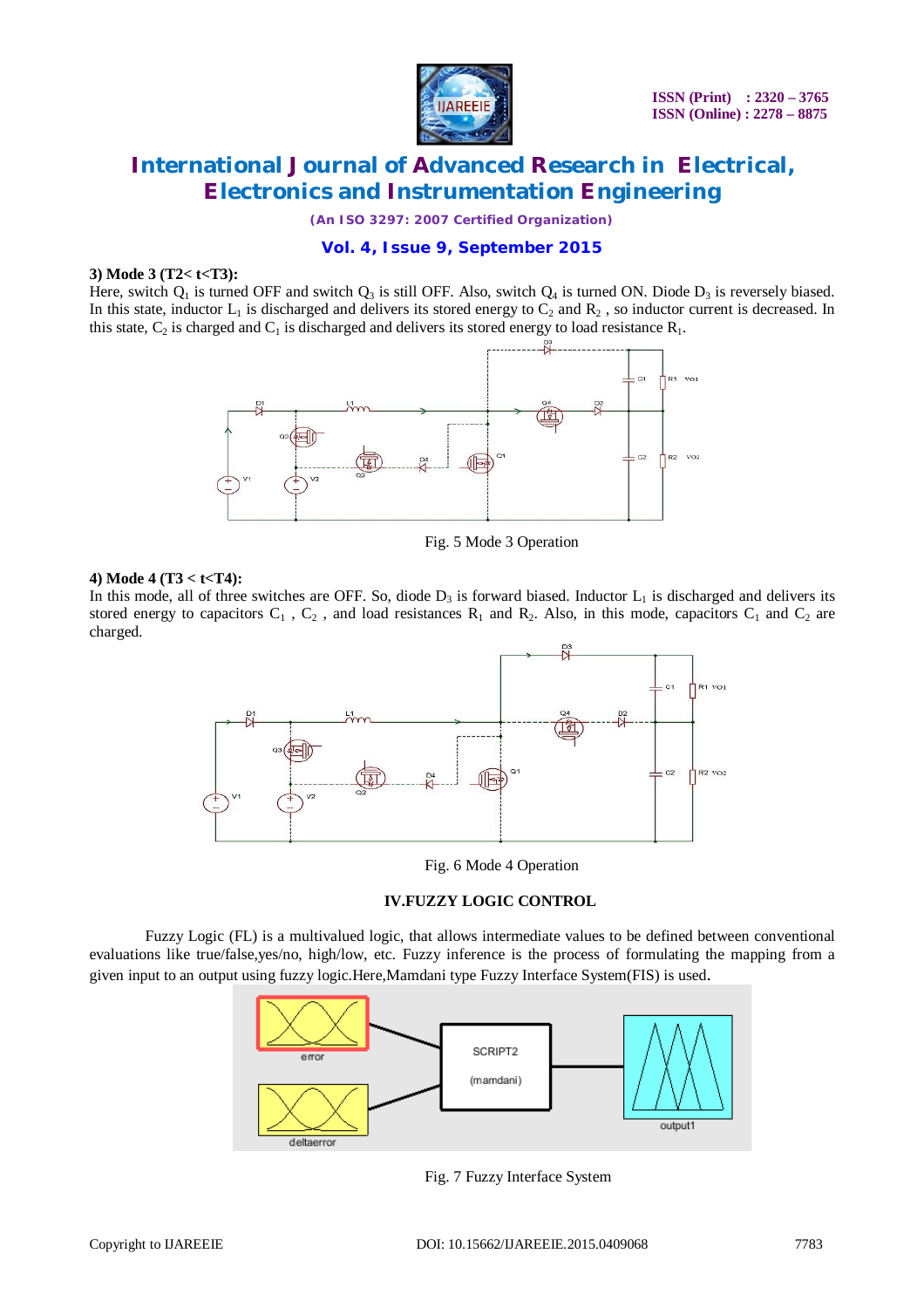

*(An ISO 3297: 2007 Certified Organization)*

### **Vol. 4, Issue 9, September 2015**

The two inputs error and deltaerror are fed to the FIS. Fuzzification, Application of rules, Implication ,Aggregation and Defuzzification are the major process taking place in the fuzzy interface system. After these process a crisp output is obtained.The membership functions used here are negative big (NB), negative medium (NM), negative small (NS), zero (Z), medium (M) ,positive small (PS),positive medium (PM) and positive big (PB).



Fig.8 Membership functions of the variable error

Fig. 8 shows the membership functions of input variable error.Here,seven membership functions are used.They are NB,NM,NS,Z,PS,PM and PB.



Fig.9 Membership functions of the variable deltaerror

The five membership functions used for the input variable deltaerror are shown in the fig. 9.They are NB,NS,M,PS and PB.



Fig.10 Membership functions of the output variable

For the output variable seven membership functions,NB,NM,NS,Z,PS,PM,PB, are used.They are shown in the fig 10.In this paper, eleven rules are used to control the output variable. The weightage for all the rules are set to one.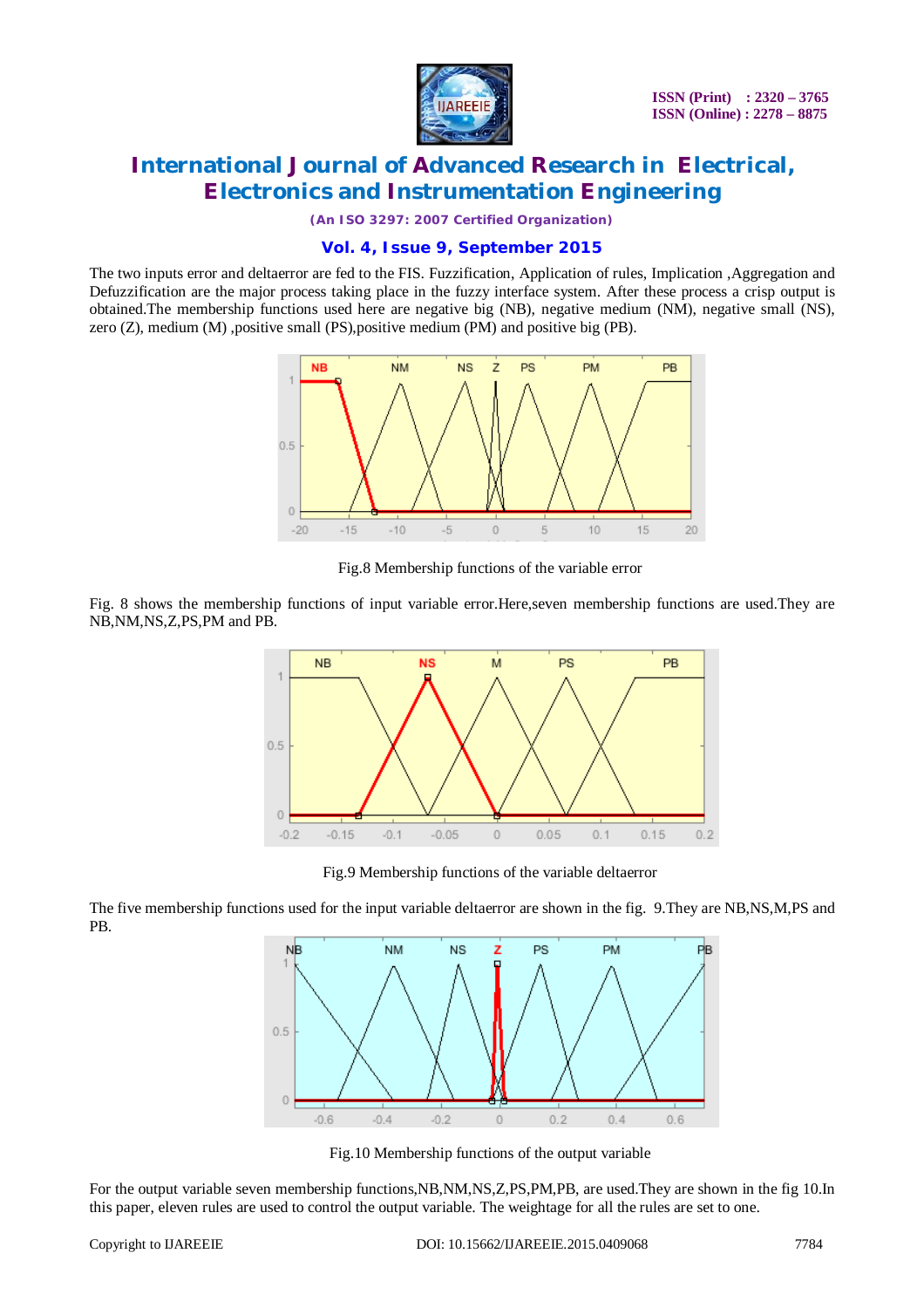

*(An ISO 3297: 2007 Certified Organization)*

### **Vol. 4, Issue 9, September 2015**

Rule 1: If error is  $(Z)$  then output1 is  $(Z)$ .

Rule 2: If error is (PB) then output1 is (PB).

Rule 3: If error is (NB) then output1 is (NB).

Rule 4: If error is (NS) then output1 is (NS).

Rule 5: If error is (PS) then output1 is (PS).

Rule 6: If error is (NM) then output1 is (NM).

Rule 7: If error is (PM) then output1 is (PM).

Rule 8: If error is (PS) and deltaerror is (PS) then output1 is (PS).

Rule 9: If error is (PS) and deltaerror is (PB) then output1 is (PM).

Rule 10: If error is (NS) and deltaerror is (NS) then output1 is (NS).

Rule 11: If error is (NS) and deltaerror is (NB) then output1 is (NM).

#### **V.SIMULINK MODEL**

In order to verify the performance of the multi input multi output dc-dc boost converter, simulations have been done using Matlab/Simulink software in battery discharging mode. There are two input sources and three outputs, voltage across the resistors  $R_1$  and  $R_2$  and the sum of the voltages across  $R_1$  and  $R_2$ . In simulations, battery mode is used as input source 2.As mentioned in previous sections, in this mode switches  $Q_1$ ,  $Q_3$ , and  $Q_4$  are active. The simulation parameters used are V<sub>1</sub>=35V,V<sub>2</sub>=48V,L<sub>1</sub>=2.5mH,T=100μs,C<sub>1</sub>=C<sub>2</sub>=1000μF,R<sub>1</sub>=35 Ω and R<sub>2</sub>=45 Ω.



Fig.11 Simulink Model Of Converter Using PI Controller

The simulink block diagram of the converter in closed loop is shown in fig. 11.Here,proportional-integral (PI) control is used.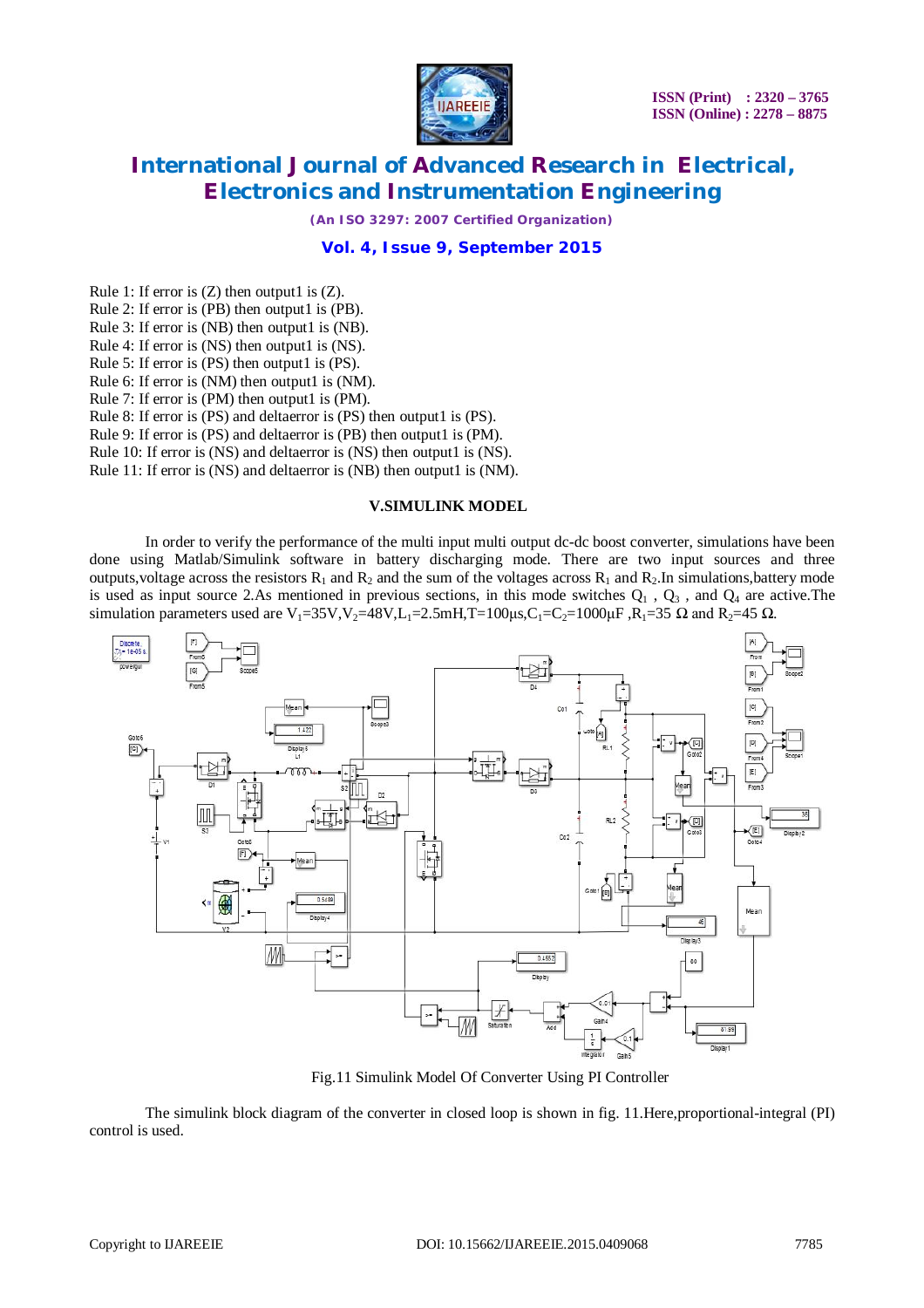

*(An ISO 3297: 2007 Certified Organization)*

# **Vol. 4, Issue 9, September 2015**



Fig.12 Simulink Model Of Converter Using Fuzzy Logic Controller

The simulink block diagram of the converter in closed loop is shown above.Here,fuzzy logic control is used. The terminal voltage of the converter is compared with the reference voltage ,here,80V.This error voltage along with the change in error serves as the two inputs of the fuzzy logic controller.The output of the fuzzy logic controller is compared with a repeating sequence having frequency 10 kHz to obtain the pulses. These pulses switch the multiinput multioutput dc-dc boost converter.So the converter switching frequency is 10 kHz.

### **VI.RESULT AND DISCUSSION**

The simulation results of the proposed fuzzy controlled multiinput multioutput dc-dc boost converter are discussed in this section.

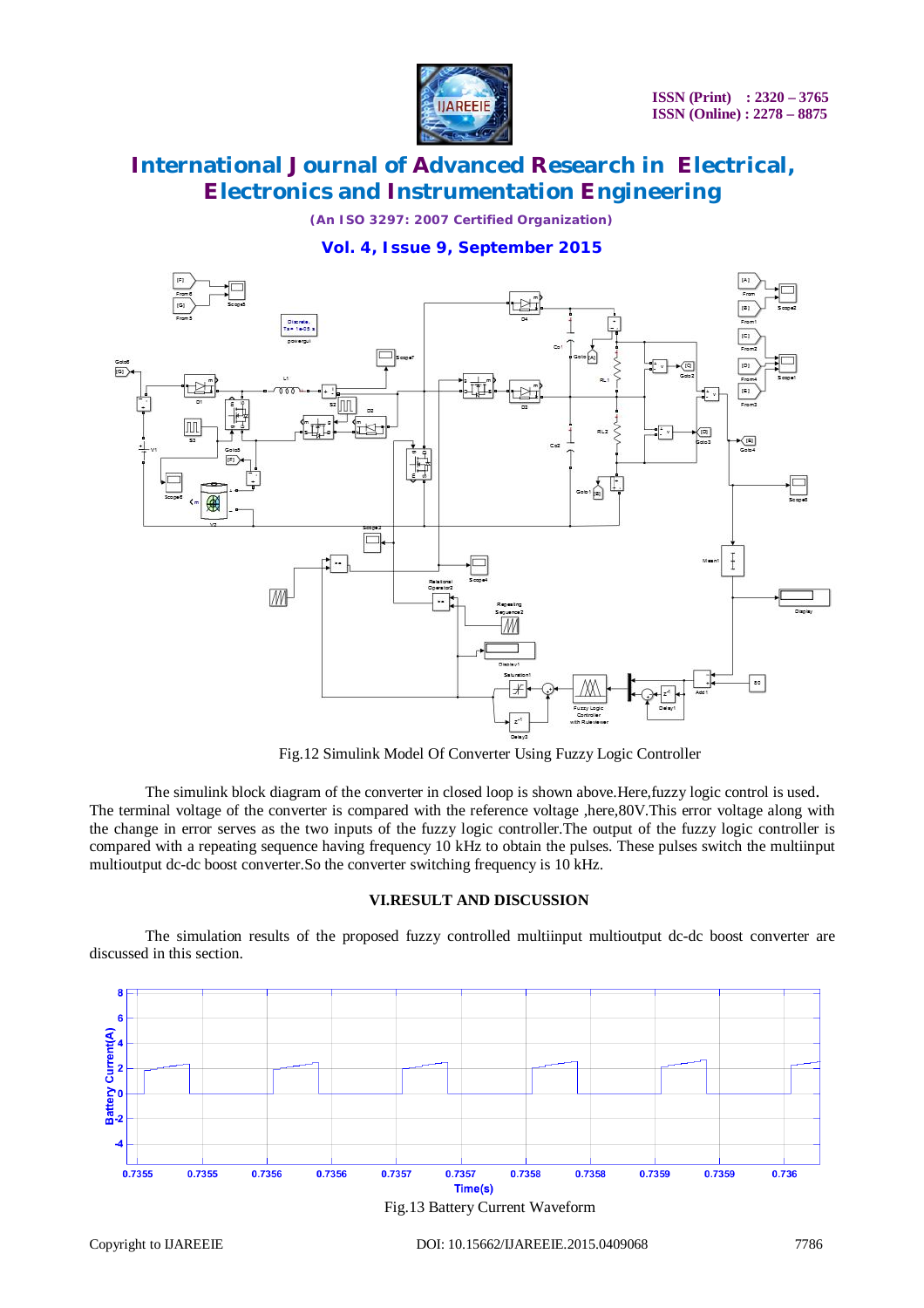

*(An ISO 3297: 2007 Certified Organization)*

### **Vol. 4, Issue 9, September 2015**

The waveform of the battery current of the proposed converter in closed loop with fuzzy logic control is shown above. It is notable that the battery current in this mode has positive value which means the battery has been discharged.





The waveforms of the voltage across the resistors  $R_1$  and  $R_2$ , ie,  $V_1$  and  $V_2$  respectively is shown in fig 14. The voltage across  $R_1$  is obtained as 34.74V and that across  $R_2$  is obtained as 44.67V. The sum of the voltages across  $R_1$  and  $R<sub>2</sub>$ , ie the terminal voltage is 79.41 V. It is clear that the terminal voltage tracked the reference value well.



Fig.15 Terminal Voltage Waveform Using PI and Fuzzy Logic Controller

Fig 15 shows the waveform of the terminal voltage using PI and FLC.The waveform with FLC have lesser oscillations. The peak overshoot and the settling time of the converter is much reduced when closed loop control is done using fuzzy logic controller than PI controller. Also the response time is much better when FLC is used.

### **VII.CONCLUSION**

A fuzzy controlled transformerless multiinput multioutput dc-dc converter in battery discharging mode is implemented in this paper.The converter has two inputs and two outputs .The different dc voltage levels at the output can be fed to the input of a multilevel inverter and can also be used for electric vehicle applications.The fuzzy logic controller provides fast response , better settling time and reduced overshoot than conventional controllers.

#### **REFERENCES**

- 1. Majid Zandi, Alireza Payman, Jean-Philippe Martin, Serge Pierfederici,Bernard Davat, and Farid Meibody-Tabar," Energy Management of a Fuel cell/Supercapacitor/Battery Power Source for Electric Vehicular Applications", IEEE Transactions On Vehicular Technology, Vol. 60, No. 2, February 2011.
- 2. Alireza Payman, Serge Pierfederici, Farid Meibody-Tabar, and Bernard Davat," An Adapted Control Strategy to Minimize DC-Bus Capacitors of a Parallel Fuel Cell/Ultracapacitor Hybrid System", IEEE Transactions On Power Electronics, Vol. 26, No. 12, December 2011.